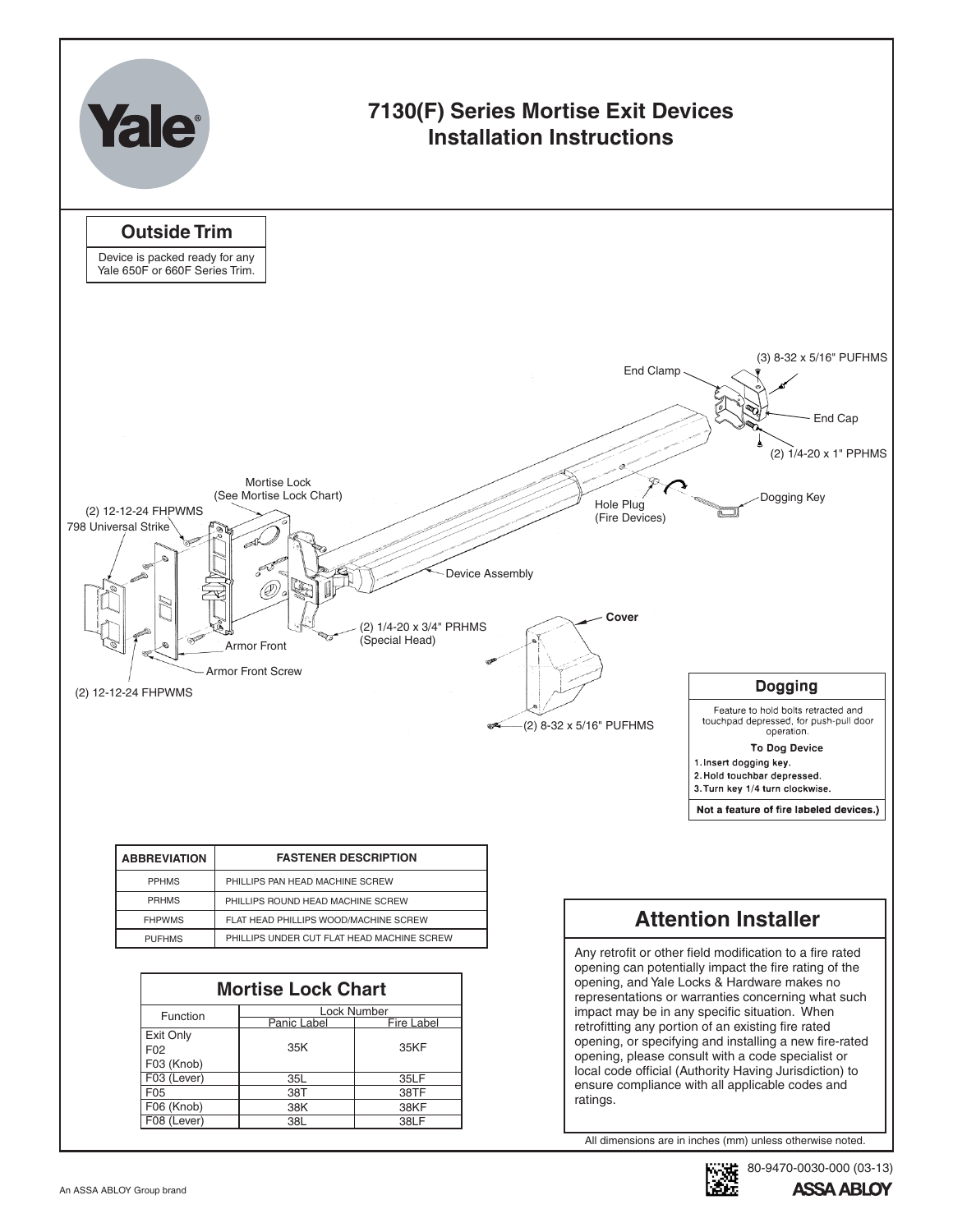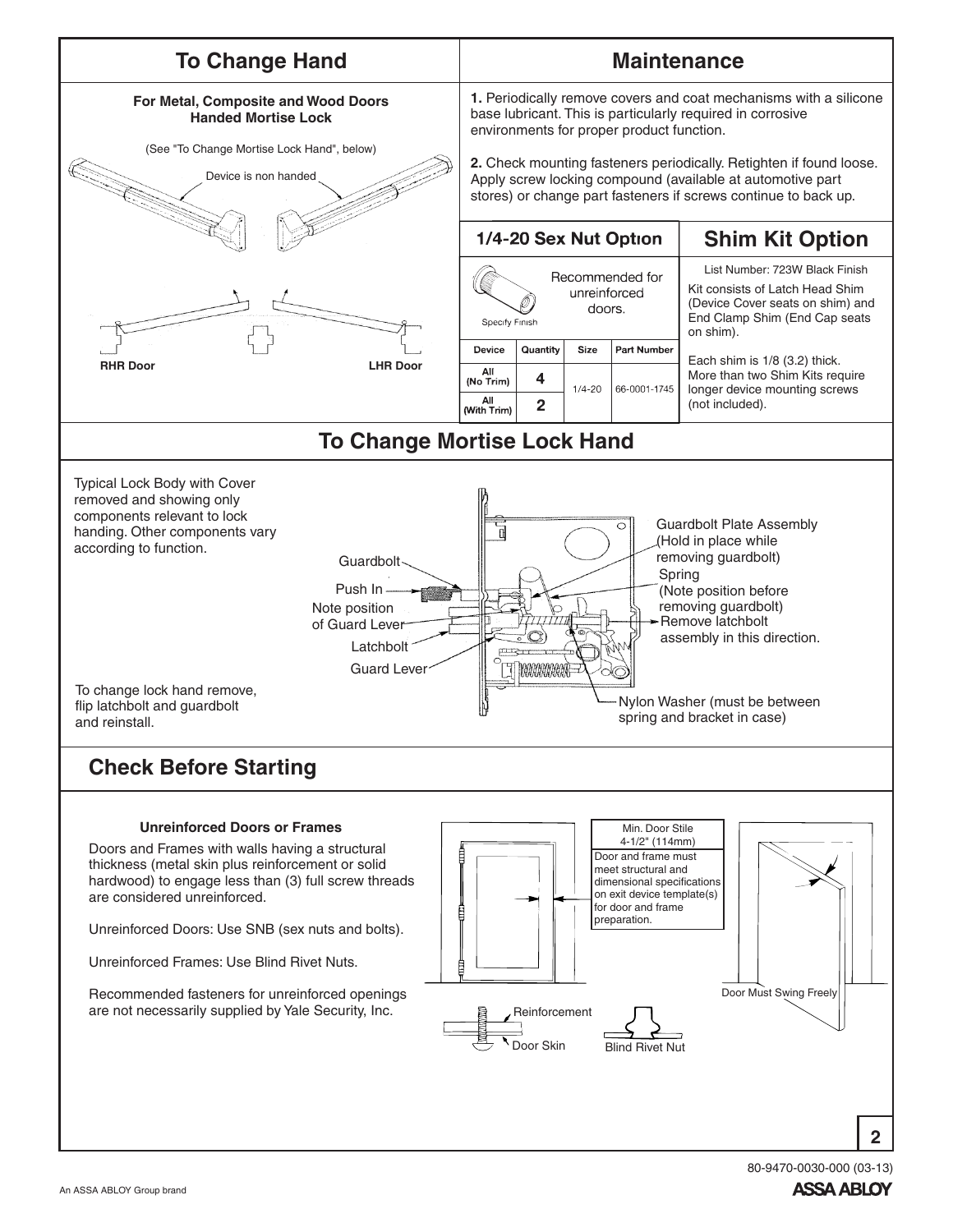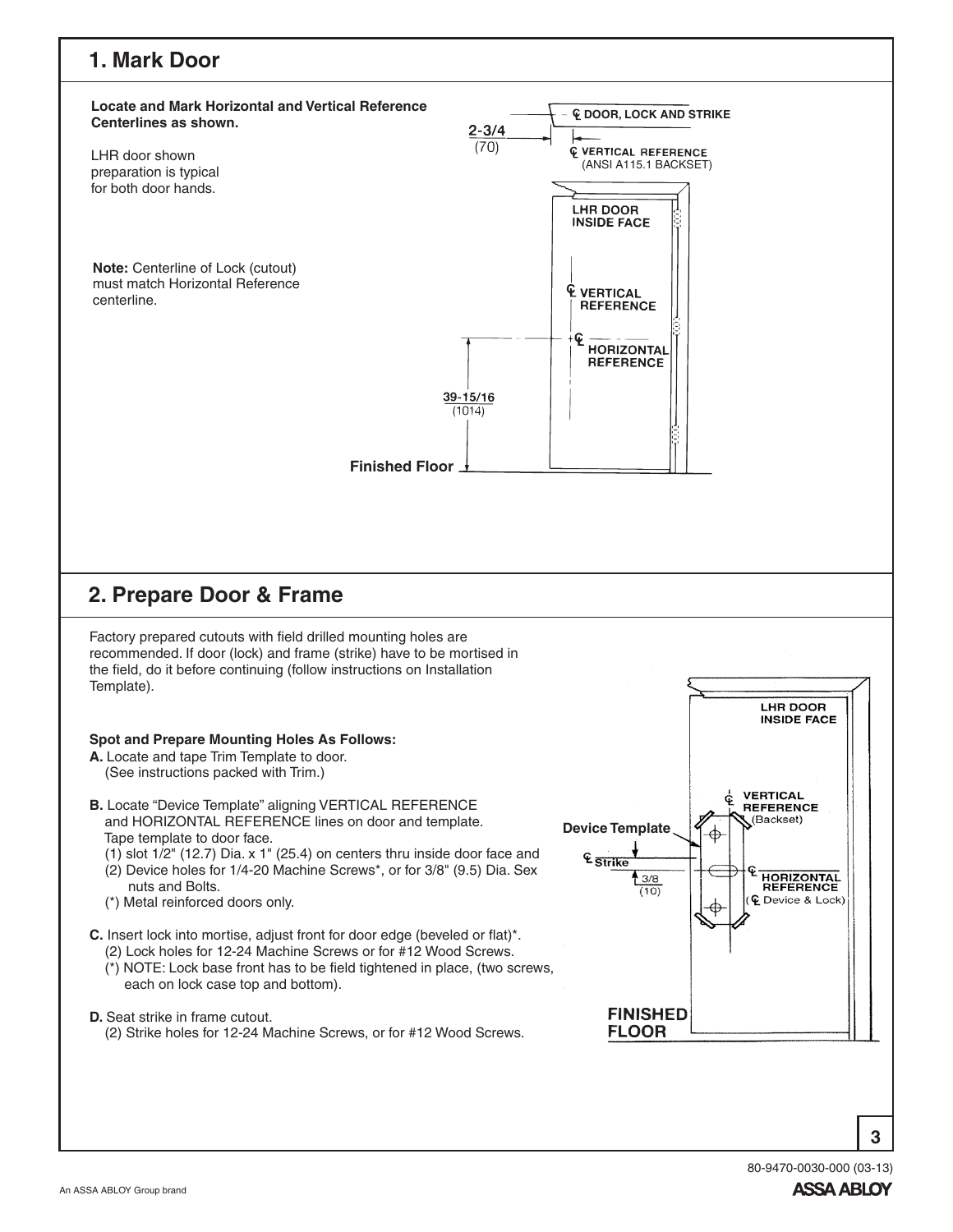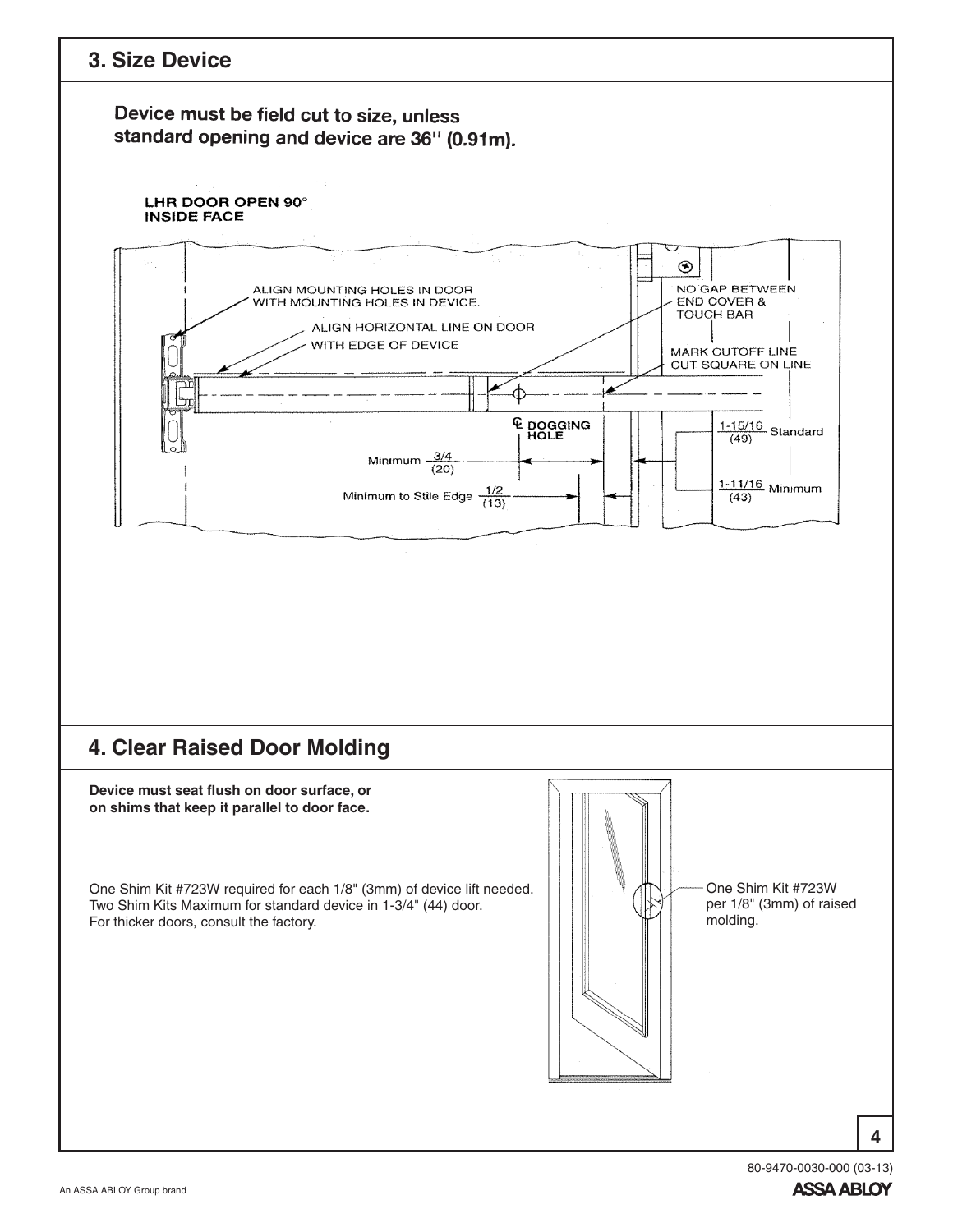# **5. Install Components**

#### **A. Install Lock**

Lock in hand, depress guardbolt. Check that latchbolt is deadlocked.

Check that latchbolt lever (and cylinder lever, hubs, and thumbpiece lever, if relevant) operate the lock freely.

Insert Lock Body into door cavity. Fasten to door edge (2 FHPWMS) Note: Make sure that door reinforcing clips or doorwalls support lock immovable (restricting rocking motion).

#### B. Install Armor Front

Fit over bolts and fasten to lock base front (2 PUFHMS). Check that bolts retract and extend freely.

#### C. Install Strike

Seat in place (lip bend away from opening). Fasten to frame (2 FHPWMS).

#### **D. Install Trim**

Follow instructions packed with trim.

### **E. Install Device**

Seat Bar in place (Device finger must engage latchbolt lever, thru slot in lock case/cover, as shown in Detail 1). Fasten Device Head (2 PRHMS or SNB).

Set Bar level. Locate End Clamp holes.

Prepare end Clamp mounting holes. Fasten End Clamp in place. (2 #1/4-20 PRHMS or 3/8" (9.5) dia SNB)

## **F. Check Operation**

- **1.** Depress touchbar (bolt must retract). Release touchbar (bolt must extend).
- **2.** Actuate trim (bolt must retract). Release trim actuator (bolt must extend).
- **3.** (NOT FOR FIRE DEVICES). Depress touchbar, turn dogging key clockwise (bar must remain depressed, bolt must remain retracted). Turn dogging key counterclockwise (bar and bolt must return to extended position).
- **4.** Close door. Latchbolt should fully engage into strike cavity, guardbolt should retract over strike ramp. Door should not rattle.
- NOTE: When resulting operation if faulty, check first for visible binding or interference. If there is no apparent reason for the fault, remove item from the door and recheck its operation before assuming that it is defective.

#### **G.Tighten all mounting screws.**





LATCH BOLT LEVER  $\mathcal{O}$ Ø **FINGER** Ø **DETAIL 1**

> 80-9470-0030-000 (03-13)**ASSA ABLOY**

**5**